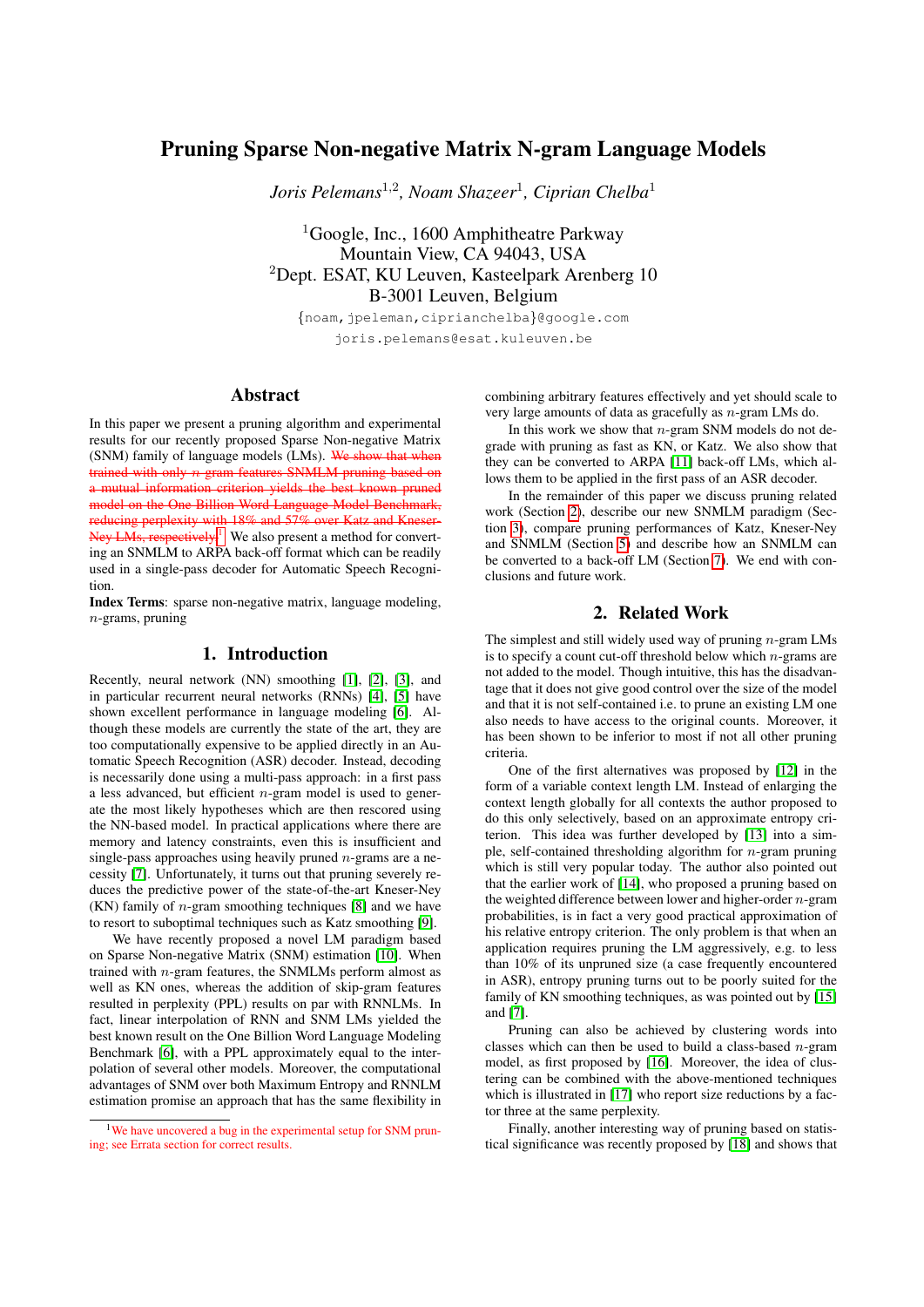pruning can actually lead to better models. It would be interesting to know though whether this idea extends to aggressive pruning of KN models.

## <span id="page-1-0"></span>3. Sparse Non-negative Matrix Language Modeling

### 3.1. Model definition

In the Sparse Non-negative Matrix (SNM) paradigm, we represent the training data as a sequence of events  $E = e_1, e_2, ...$ where each event  $e \in E$  consists of a sparse non-negative feature vector f and a sparse non-negative target word vector t. Both vectors are binary-valued, indicating the presence or absence of a feature or target word, respectively. Although SNM does not enforce it, for the purpose of language modeling, an event typically has multiple features, but only a single target word which effectively makes  $t$  a one-hot encoding of size  $|\mathcal{V}|$ with  $V$  the vocabulary. The training data hence consists of  $|E||Pos(\mathbf{f})||\mathcal{V}|$  training examples, where  $Pos(\mathbf{f})$  denotes the set of positive elements in the vector f. Of these,  $|E||Pos(f)|$ are positive (presence of target word) and  $|E||Pos(\mathbf{f})|(|\mathcal{V}|-1)$ are negative (absence of target word),

A language model is represented by a non-negative matrix M that, when applied to a given feature vector f, produces a dense prediction vector y:

$$
y = Mf \approx t \tag{1}
$$

Upon evaluation, we normalize y such that we end up with a conditional probability distribution  $P_M(t|f)$  for a model M. For each word  $w \in V$  that corresponds to index j in t, and its history that corresponds to feature vector f, the conditional probability  $P_{\mathbf{M}}(t_i | \mathbf{f})$  then becomes:

$$
P_{\mathbf{M}}(t_j|\mathbf{f}) = \frac{y_j}{\sum_{u=1}^{|\mathcal{V}|} y_u}
$$
  
= 
$$
\frac{\sum_{i \in Pos(\mathbf{f})} M_{ij}}{\sum_{i \in Pos(\mathbf{f})} \sum_{u=1}^{|\mathcal{V}|} M_{iu}}
$$
 (2)

For convenience, we will write  $P(t_j | \mathbf{f})$  instead of  $P_M(t_j | \mathbf{f})$  in the rest of the paper.

As required by the denominator in Eq. [\(2\)](#page-1-1), this computation involves summing over all of the present features for the entire vocabulary. However, if we precompute the row sums  $\sum_{u=1}^{\vert \mathcal{V} \vert} M_{iu}$  and store them together with the model, the evaluation can be done very efficiently in only  $|Pos(f)|$  time. Note also that the row sum precomputation involves only few terms due to the sparsity of M.

#### 3.2. Adjustment function and metafeatures

We let the entries of  $M$  be a slightly modified version of the relative frequencies:

$$
M_{ij} = e^{A(i,j)} \frac{C_{ij}}{C_{i*}} \tag{3}
$$

where A(i, j) is a real-valued function, dubbed *adjustment function*, and C is a feature-target count matrix, computed over the entire training corpus.  $C_{ij}$  denotes the co-occurrence frequency of feature  $f_i$  and target  $t_j$ , whereas  $C_{i*}$  denotes the total occurrence frequency of feature  $f_i$ , summed over all targets.

For each feature-target pair  $(f_i, t_j)$ , the adjustment function computes a sum of weights  $\theta_k(i, j)$  corresponding to k new features, called *metafeatures*:

$$
A(i,j) = \sum_{k} \theta_k(i,j) \tag{4}
$$

From the given input features, such as regular  $n$ -grams and skipgrams, we construct the metafeatures as conjunctions of any or all of the following elementary metafeatures:

- feature identity, e.g. [the quick brown]
- feature type, e.g. 4-gram
- feature count  $C_{i*}$
- target identity, e.g. fox
- feature-target count  $C_{ij}$

Note that the seemingly absent feature-target identity is represented by the conjunction of the feature identity and the target identity. Since the metafeatures may involve the feature count and feature-target count, in the rest of the paper we will write  $A(i, j, C_{i*}, C_{ij})$  when necessary. This will become important in Section [3.5](#page-2-1) where we discuss leave-one-out training.

Each elementary metafeature is joined with the others to form more complex metafeatures which in turn are joined with all the other elementary and complex metafeatures, ultimately ending up with all  $2^5 - 1$  possible combinations of metafeatures.

As count metafeatures of the same order of magnitude carry similar information, we group them so they can share the same weight. We do this by bucketing the count metafeatures according to their (floored)  $log_2$  value.

### 3.3. Model estimation

Estimating a model M corresponds to finding optimal weights  $\theta_k$  for all the metafeatures for all events in such a way that the average loss over all events between the target vector t and the prediction vector y is minimized, according to some loss function L.

<span id="page-1-1"></span>In our previous work [\[10\]](#page-4-9) we suggested a loss function based on the Poisson distribution: we consider each  $t_i$  in t to be Poisson distributed with parameter  $y_j$ . The conditional probability of  $P_{Poisson}(\mathbf{t}|\mathbf{f})$  then is:

$$
P_{Poisson}(\mathbf{t}|\mathbf{f}) = \prod_{j \in \mathbf{t}} \frac{y_j^{t_j} e^{-y_j}}{t_j!}
$$
 (5)

and the corresponding Poisson loss function is:

$$
L_{Poisson}(\mathbf{y}, \mathbf{t}) = -log(P_{Poisson}(\mathbf{t}|\mathbf{f}))
$$
  
= 
$$
-\sum_{j \in \mathbf{t}} [t_j \log(y_j) - y_j - log(t_j!)]
$$
  
= 
$$
\sum_{j \in \mathbf{t}} y_j - \sum_{j \in \mathbf{t}} t_j \log(y_j)
$$
 (6)

where we dropped the last term, since  $t_i$  is binary-valued. Although this choice is not obvious in the context of language modeling, it is well suited to gradient-based optimization and, as we will see, the experimental results are in fact excellent. Moreover, the Poisson loss also lends itself nicely for multiple target prediction which might be useful in e.g. subword modeling.

The adjustment function is learned by applying stochastic gradient descent on the loss function. That is, for each featuretarget pair  $(f_i, t_j)$  in each event we need to update the weights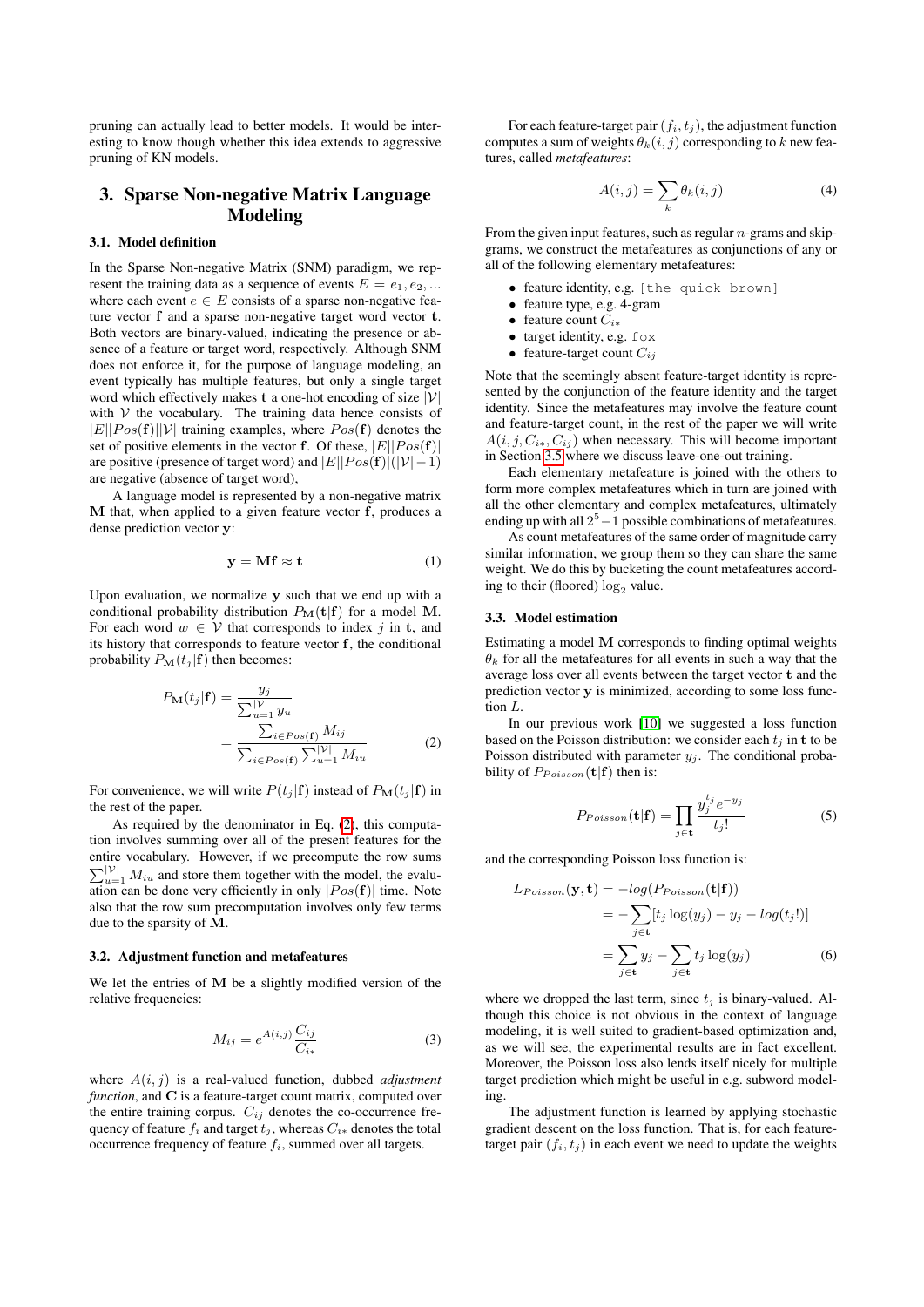of the metafeatures by calculating the gradient with respect to the adjustment function which works out to:

<span id="page-2-2"></span>
$$
\frac{\partial (L_{Poisson}(\mathbf{Mf}, \mathbf{t}))}{\partial (A(i, j))} = f_i M_{ij} (1 - \frac{t_j}{y_j}) \tag{7}
$$

For the complete derivation, we refer the reader to [\[10\]](#page-4-9).

We then use the Adagrad [\[19\]](#page-4-18) adaptive learning rate procedure to update the metafeature weights. Rather than using a single fixed learning rate, Adagrad uses a separate adaptive learning rate  $\eta_{k,N}(i, j)$  for each weight  $\theta_k(i, j)$  at the Nth occurrence of  $(f_i, t_j)$ :

$$
\eta_{k,N}(i,j) = \frac{\gamma}{\sqrt{\Delta_0 + \sum_{n=1}^N \partial_n (ij)^2}} \tag{8}
$$

where  $\gamma$  is a constant scaling factor for all learning rates,  $\Delta_0$ is an initial accumulator constant and  $\partial_n(ij)$  is a short-hand notation for the Nth gradient of the loss with respect to  $A(i, j)$ .

#### 3.4. Optimization

If we were to apply the gradient in Eq. [\(7\)](#page-2-2) to each (positive and negative) training example, it would be computationally too expensive, because even though the second term is zero for all the negative training examples, the first term needs to be computed for all  $|E||Pos(f)||V|$  training examples.

However, since the first term does not depend on  $y_i$ , we are able to distribute the updates for the negative examples over the positive ones by adding in gradients for a fraction of the events where  $f_i = 1$ , but  $t_j = 0$ . In particular, instead of adding the term  $f_i M_{ij}$ , we add  $f_i t_j \frac{C_{i*}}{C_{ij}} M_{ij}$  which lets us update the gradient only on positive examples. This is based on the observation that, over the entire training set, it amounts to the same thing:

$$
\sum_{e=(f_i, t_j)\in E} f_i M_{ij} = C_{i*} f_i M_{ij}
$$
\n
$$
= C_{ij} f_i M_{ij} + (C_{i*} - C_{ij}) f_i M_{ij}
$$
\n
$$
= C_{ij} f_i M_{ij} (1 + \frac{C_{i*} - C_{ij}}{C_{ij}})
$$
\n
$$
= \sum_{e=(f_i, t_j)\in E} f_i t_j M_{ij} (1 + \frac{C_{i*} - C_{ij}}{C_{ij}})
$$
\n(9)

We note that this update is only strictly correct for batch training, and not for online training since  $M_{ij}$  changes after each update. Nonetheless, we found this to yield good results as well as seriously reducing the computational cost. The online gradient applied to each training example then becomes:

<span id="page-2-3"></span>
$$
\frac{\partial (L_{Poisson}(\mathbf{Mf}, \mathbf{t}))}{\partial (A(i, j))} = f_i t_j \frac{C_{i*} - C_{ij}}{C_{ij}} M_{ij} + f_i t_j (1 - \frac{1}{y_j}) M_{ij}
$$
\n(10)

which is non-zero only for positive training examples, hence speeding up computation by a factor of  $|V|$ .

#### <span id="page-2-1"></span>3.5. Leave-one-out training

A model with a huge amount of parameters is prone to overfitting the training data. The preferred way to deal with this issue is to use held-out data to estimate the parameters. Unfortunately the aggregated gradients in Eq. [\(10\)](#page-2-3) do not allow us to use additional data to train the adjustment function, since they tie the

update computation to the relative frequencies  $\frac{C_{i*}}{C_{ij}}$  in the training data. Instead, we have to resort to leave-one-out training to prevent the model from overfitting. We do this by excluding the event that generates the gradients from the counts used to compute those gradients. So, for each positive example  $(f_i, t_j)$ of each event  $e = (\mathbf{f}, \mathbf{t})$ , we compute the gradient, excluding 1 from  $C_{i*}$  and  $C_{ij}$ . For the gradients of the negative examples on the other hand we only exclude 1 from  $C_{i*}$ , because we did not observe  $t_j$ . In order to keep the aggregate computation of the gradients for the negative examples, we distribute them uniformly over all the positive examples with the same feature; each of the  $C_{ij}$  positive examples will then compute the gradient of  $\frac{C_{i*} - C_{ij}}{C_{ij}}$  negative examples.

To summarize, when we do leave-one-out training we apply the following gradient update rule on all positive training examples:

$$
\frac{\partial (L_{Poisson}(\mathbf{Mf}, \mathbf{t}))}{\partial (A(i,j))}
$$
\n
$$
= f_i t_j \frac{C_{i*} - C_{ij}}{C_{ij}} e^{A(i,j,C_{i*}-1,C_{ij})} \frac{C_{ij}}{C_{i*}-1}
$$
\n
$$
+ f_i t_j (1 - \frac{1}{y'_j}) e^{A(i,j,C_{i*}-1,C_{ij}-1)} \frac{C_{ij}-1}{C_{i*}-1}
$$
\n(11)

where  $y'_j$  is the product of leaving one out for all the relevant features:

$$
y'_{j} = (\mathbf{M}'\mathbf{f})_{j}
$$
  

$$
\mathbf{M}'_{ij} = e^{A(i,j,C_{i*}-1,C_{ij}-1)} \frac{C_{ij}-1}{C_{i*}-1}
$$

### <span id="page-2-5"></span>4. Pruning

In our first implementation, we opted for a pruning statistic motivated by the inner term of the mutual information calculation:

$$
MI(f_i, t_j) = P(f_i, t_j)log(\frac{P(f_i, t_j)}{P(f_i)P(t_j)})
$$

$$
= \frac{C_{ij}}{C_{**}}log(\frac{C_{ij}C_{**}}{C_{**}C_{*j}})
$$
(12)

A candidate  $n$ -gram defined by the feature-target pair  $(f_i, t_j)$  is kept in the final model if and only if its  $MI(f_i, t_j)$ value is above a chosen pruning threshold. To choose the threshold, we compute MI-based quantiles which allows control over the size of the model.

### 5. Experiments

<span id="page-2-0"></span>Our experimental setup used the One Billion Word Benchmark corpus<sup>[2](#page-2-4)</sup> made available by [\[6\]](#page-4-5).

For completeness, here is a short description of the corpus, containing only monolingual English data:

- Total number of training tokens is about 0.8 billion
- The vocabulary provided consists of 793471 words including sentence boundary markers  $\langle S \rangle$ ,  $\langle S \rangle$ , and was constructed by discarding all words with count below 3
- Words outside of the vocabulary were mapped to an <UNK> token, also part of the vocabulary
- Sentence order was randomized

<span id="page-2-4"></span><sup>2</sup>http://www.statmt.org/lm-benchmark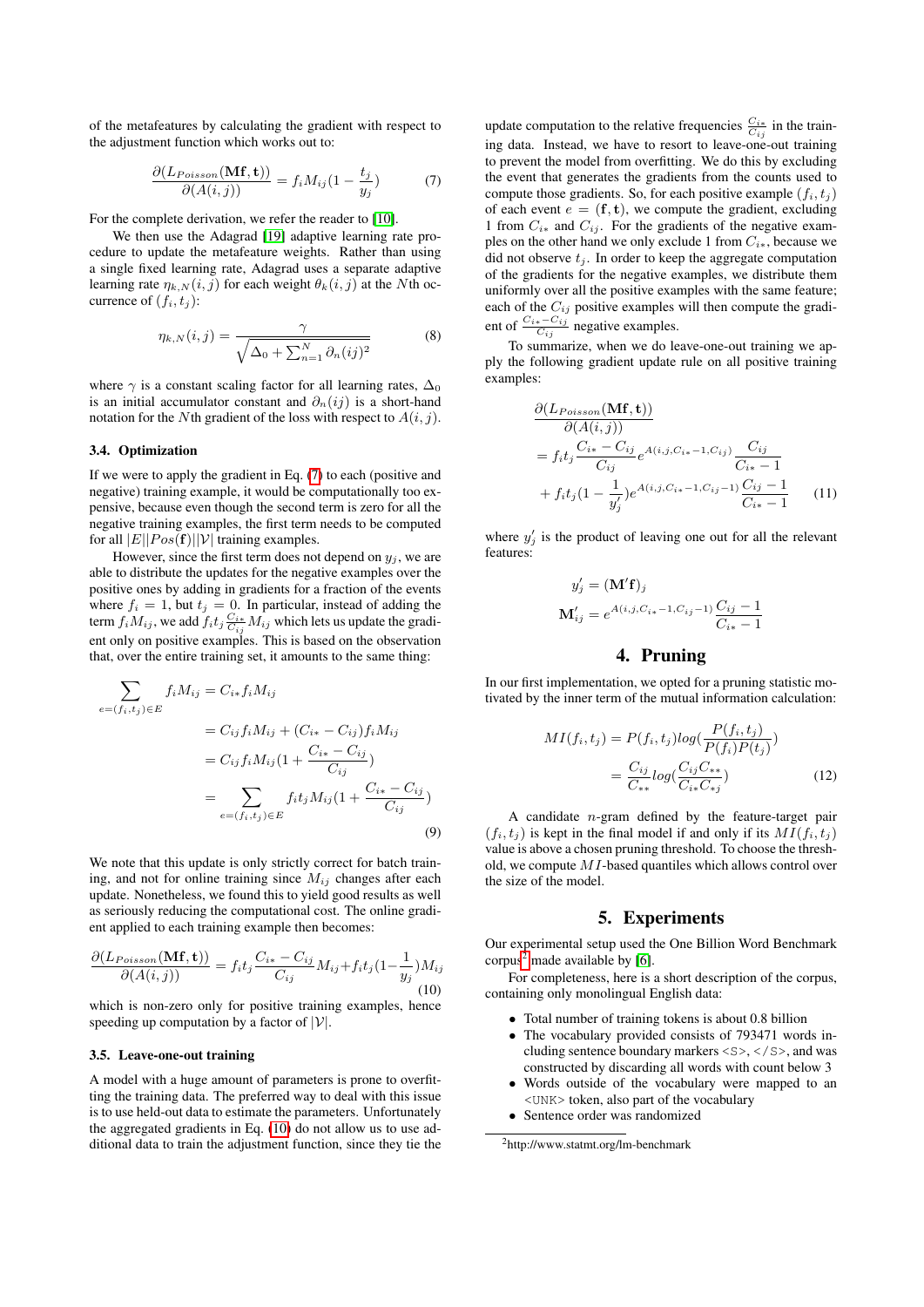| Model                                  | Params | PPL.   |
|----------------------------------------|--------|--------|
| KN 5-gram, unpruned                    | 1.76B  | 67.6   |
| Katz 5-gram, unpruned                  | 1.74B  | 79.9   |
| SNM 5-gram, unpruned                   | 1.74B  | 70.3   |
| KN 5-gram, pruned, entropy (Stolcke)   | 30M    | 243    |
| Katz 5-gram, pruned, entropy (Stolcke) | 30M    | 128    |
| SNM 5-gram, pruned, mutual information | 30M    | $+0.5$ |
| SNM 5-gram, pruned, mutual information | 30M    | 149    |
| SNM 5-gram, pruned, count cut-off      | 30M    | 146    |
|                                        |        |        |

<span id="page-3-1"></span>Table 1: Perplexity (PPL) results for pruned and unpruned Kneser-Ney (KN), Katz and SNM 5-grams.

- The test data consisted of 159658 words (without counting the sentence beginning marker <S> which is never predicted by the language model)
- The out-of-vocabulary (OoV) rate on the test set was 0.28%.

As a baseline, we trained 5-gram models with two of the most prevalent smoothing techniques i.e. Katz [\[9\]](#page-4-8) and interpolated KN [\[8\]](#page-4-7) and pruned the models by using Stolcke's entropy criterion [\[13\]](#page-4-12). The SNM models were pruned according to Eq. [\(12\)](#page-2-5) where the pruning thresholds were chosen such that the sizes of the pruned models being compared had roughly the same number of parameters. For SNM  $n$ -gram LMs that means counting the non-zero  $M_{i*}$  parameters in the denominator of Eq. [\(2\)](#page-1-1), just as for a back-off *n*-gram LM we count the probabilities and back-off weights.

Table [1](#page-3-1) shows the perplexity results of the pruned and unpruned models on the One Billion Word Benchmark test data along with model sizes.

As we indicated in our earlier work, unpruned SNM  $n$ -gram LMs are quite promising as they perform almost as well as the well-established KN models, while still having plenty of room for improvement. Both unpruned SNM and KN perform significantly better than Katz. Pruning the models to a size of 30 million parameters (1.7% of the unpruned size) drastically changes the picture: KN suffers so much from entropy pruning that its perplexity more than triples, making it the worst pruned model by far. Katz degrades less and does a lot better than KN<sub>7</sub> but the mutual information-pruned version of our SNM  $n$ -gram LM is clearly the best with a relative perplexity reduction of 18% over Katz and as much as 57% over KN.

### 6. Errata to SNM Pruning Experiments

We have uncovered a bug in the SNM pruning experimental setup: the adjustment function was estimated correctly on the pruned model, but then applied to the full model; the latter was used for the PPL evaluation in Table [1.](#page-3-1) The correct value is now listed. Moreover mutual information pruning performs slightly worse than count cut-off pruning, about 2% relative.

### <span id="page-3-0"></span>7. Conversion to ARPA Back-off Format

It would be attractive to represent the SNM  $n$ -gram model in the ARPA back-off format, as we can then use it in ASR decoders based on Finite State Transducers and apply existing implementations of the pruning techniques mentioned in Section [2.](#page-0-1) Although we have not yet implemented such a conversion, we show here that it is indeed possible to do this by deriving the formulas for both the probabilities and back-off weights:

For the case of an SNMLM using only  $n$ -gram features we

can write the probability assignment as:

$$
P(w|h) = \frac{M(h, w) + M(h', w) + \dots + M(\cdot, w)}{M(h, \cdot) + M(h', \cdot) + \dots + M(\cdot, \cdot)}
$$

$$
M(h, \cdot) = \sum_{w \in V(h)} M(h, w)
$$

where  $h'$  denotes the back-off context obtained by dropping the leftmost word from  $h$ , and  $V(h)$  denotes the set of predicted words observed in the context  $h$  in the training data. If we denote:

$$
S(h, w) = M(h, w) + M(h', w) + \dots + M(\cdot, w)
$$
  

$$
S(h, \cdot) = M(h, \cdot) + M(h', \cdot) + \dots + M(\cdot, \cdot)
$$

we have:

$$
P(w|h) = \frac{S(h, w)}{S(h, \cdot)}
$$

$$
P(w|h') = \frac{S(h', w)}{S(h', \cdot)}
$$

This means that the back-off weight computation for  $n$ -gram context h works out as follows:

<span id="page-3-2"></span>
$$
BoW(h) = \frac{1 - \sum_{w \in V(h)} P(w|h)}{1 - \sum_{w \in V(h)} P(w|h')}
$$

$$
= \frac{1 - \sum_{w \in V(h)} \frac{S(h, w)}{S(h, \cdot)}}{1 - \sum_{w \in V(h)} \frac{S(h', w)}{S(h', \cdot)}}\tag{13}
$$

The numerator of Eq. [\(13\)](#page-3-2) works out to:

$$
1 - \sum_{w \in V(h)} \frac{S(h, w)}{S(h, \cdot)} \n= 1 - \sum_{w \in V(h)} \frac{S(h', w) + M(h, w)}{S(h', \cdot) + M(h, \cdot)} \n= 1 - \sum_{w \in V(h)} \frac{S(h', w)}{S(h', \cdot)} \cdot \frac{S(h', \cdot)}{S(h', \cdot) + M(h, \cdot)} \n- \sum_{w \in V(h)} \frac{M(h, w)}{S(h', \cdot) + M(h, \cdot)} \n= 1 - \frac{S(h', \cdot)}{S(h, \cdot)} \cdot \sum_{w \in V(h)} \frac{S(h', w)}{S(h', \cdot)} - \frac{M(h, \cdot)}{S(h', \cdot) + M(h, \cdot)} \n= 1 - \frac{M(h, \cdot)}{S(h, \cdot)} - \frac{S(h', \cdot)}{S(h, \cdot)} \cdot \sum_{w \in V(h)} \frac{S(h', w)}{S(h', \cdot)} \n= \frac{S(h', \cdot)}{S(h, \cdot)} - \frac{S(h', \cdot)}{S(h, \cdot)} \cdot \sum_{w \in V(h)} \frac{S(h', w)}{S(h', \cdot)} \n= \frac{S(h', \cdot)}{S(h, \cdot)} \cdot \left[ 1 - \sum_{w \in V(h)} \frac{S(h', w)}{S(h', \cdot)} \right]
$$

Substituting back in Eq. [\(13\)](#page-3-2) we arrive at:

$$
BoW(h) = \frac{S(h', \cdot)}{S(h, \cdot)}\tag{14}
$$